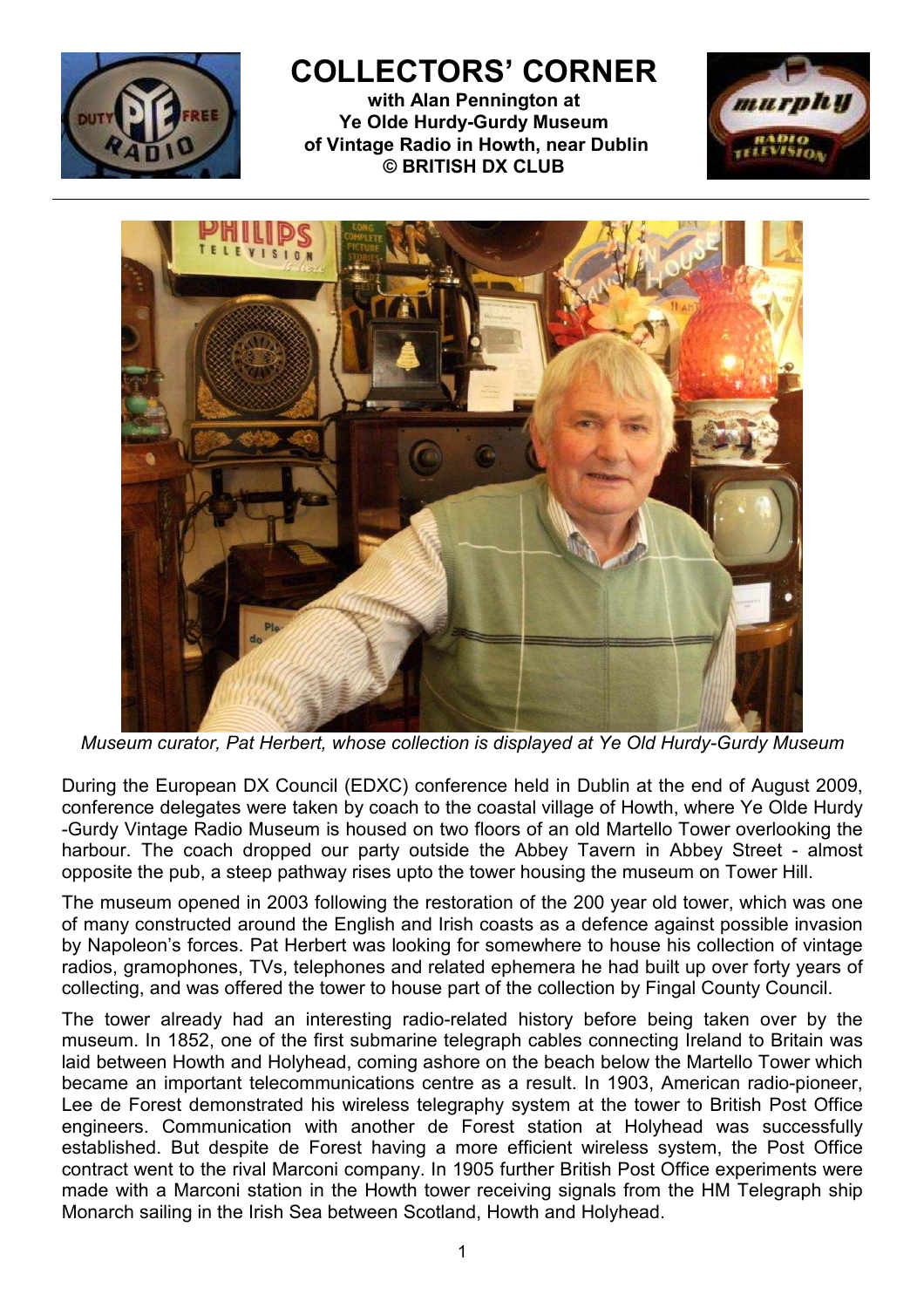The museum gets it name from a comment by former Taoiseach (Prime Minister) Seán Lemass who referred to Radio Eireann as "the old hurdy-gurdy" when visiting their studios in Dublin. Today, each visitor to the museum is given a personal tour by Pat (or Tony Breathnach EI5EM who runs an amateur radio station, EI0MAR, from the tower most Sundays mainly using Morse).

The entrance into the museum is up some steps into the first floor of the tower. Ducking through the door is like entering an Aladdin's cave of colour, sounds and light – in contrast to the grey exterior of the tower. The limited space in the round room is crowded with radios, gramophones, TVs, display cases etc, and the walls covered with posters and advertising signs. Pat greets us as we enter and plays an early recording commemorating Marconi's transatlantic transmission. The collection cover all ages of radio from early crystal sets through bakelite classics to sixties transistors and novelty radios. We could not really do it justice in the time available!

Pat is particularly proud of a Marconiphone Type 41 Four-Valve set (see behind Pat in photo above) which cost £37- 19s-00d including a Marconi Royalty fee of £2-10s - 12s 6d per valve holder - according to the 1925 catalogue (right). The new long wave station 5XX Daventry on 1600 metres had launched in July 1925 and Ireland's first station in Dublin, 2RN opened in 1926.





speakers, disguised in the form of earthenware parrot ornaments so as not to be as intrusive in the late-1920s sitting-room!

The sign outside the museum pictures a 1945 Ekco A22 – Pat said he had five of the famous bakelite "round Ekcos" in total. These sets were produced in various models between 1934 and 1945 at E. K. Coles' Southend factory, and are now highly

collectable design icons. Also very collectable was a black and chrome Ekco AC 74 dating from 1933. Other classics included a late 1920s Pye Model 275 with its distinctive rising sun speaker grille and a Pilot Radio (1936 U650?) whose round aeroplane style dial was filled with station names. On mediumwave R. Normandie and Tour Eiffel caught my eye whereas the shortwave band had some stations I had not heard of etched on it e.g. on 49 metres Skamlebak (Denmark) and Bowmanville (Canada) and on 41 metres Drummondville (also Canada I think).